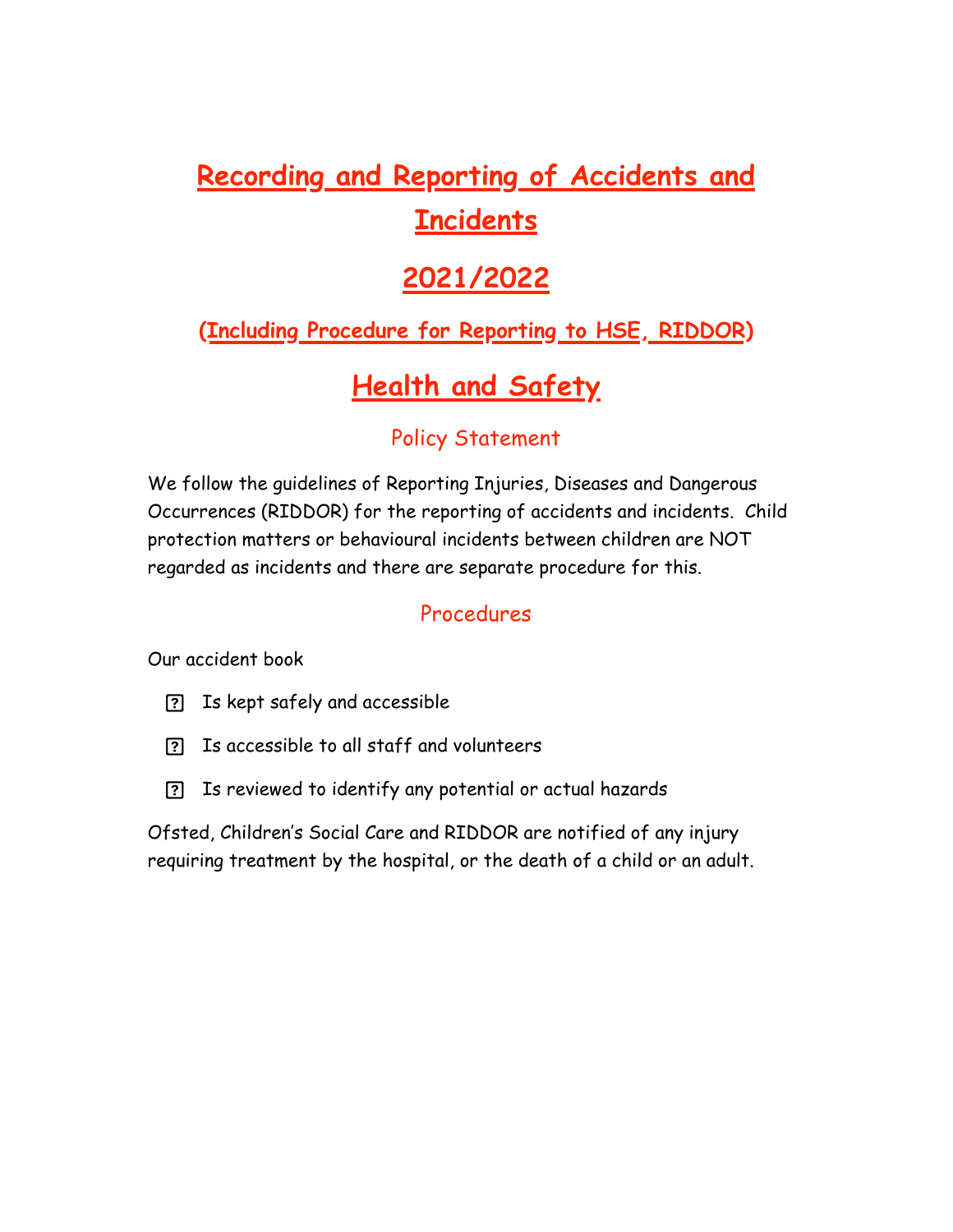#### Dealing with incidents

We meet our legal requirements for the safety of our employees by complying with RIDDOR.

Who should report?

An employer or person in control of the premises.

If you are an employer, you must report any work-related deaths, and certain work-related injuries, case of disease, and near misses involving your employees wherever they are working.

If you are in control of the premises, you must report any work-related deaths, certain injuries to members of the public and self-employed people on your premises, and dangerous occurrences (some near miss incidents) that occur on your premises.

#### When do I need to make a report?

In cases of death or major injuries, we will notify the enforcing authority without delay by reporting on line.

Cases of diseases should be reported as soon as a doctor notifies you that your employee suffers from a reportable work-related disease using the online form Report of a case of disease.

From 6<sup>th</sup> April (subject to Parliamentary approval, (RIDDOR's over threeday injury reporting requirement will change. From then the trigger point will increase from over three days to over seven days incapacitation (not counting the day on which the accident happened)

Incapacitation means that the worker is absent or is unable to do work that they would reasonably be expected to do as part of their normal work.

Accidents must be reported where they result in an employee or selfemployed person being away from work, or unable to perform their normal work duties for more than seven consecutive days as a result of their injury. This seven-day period does not include the day of the accident but does include weekends and rest days. The report must be made within 15 days of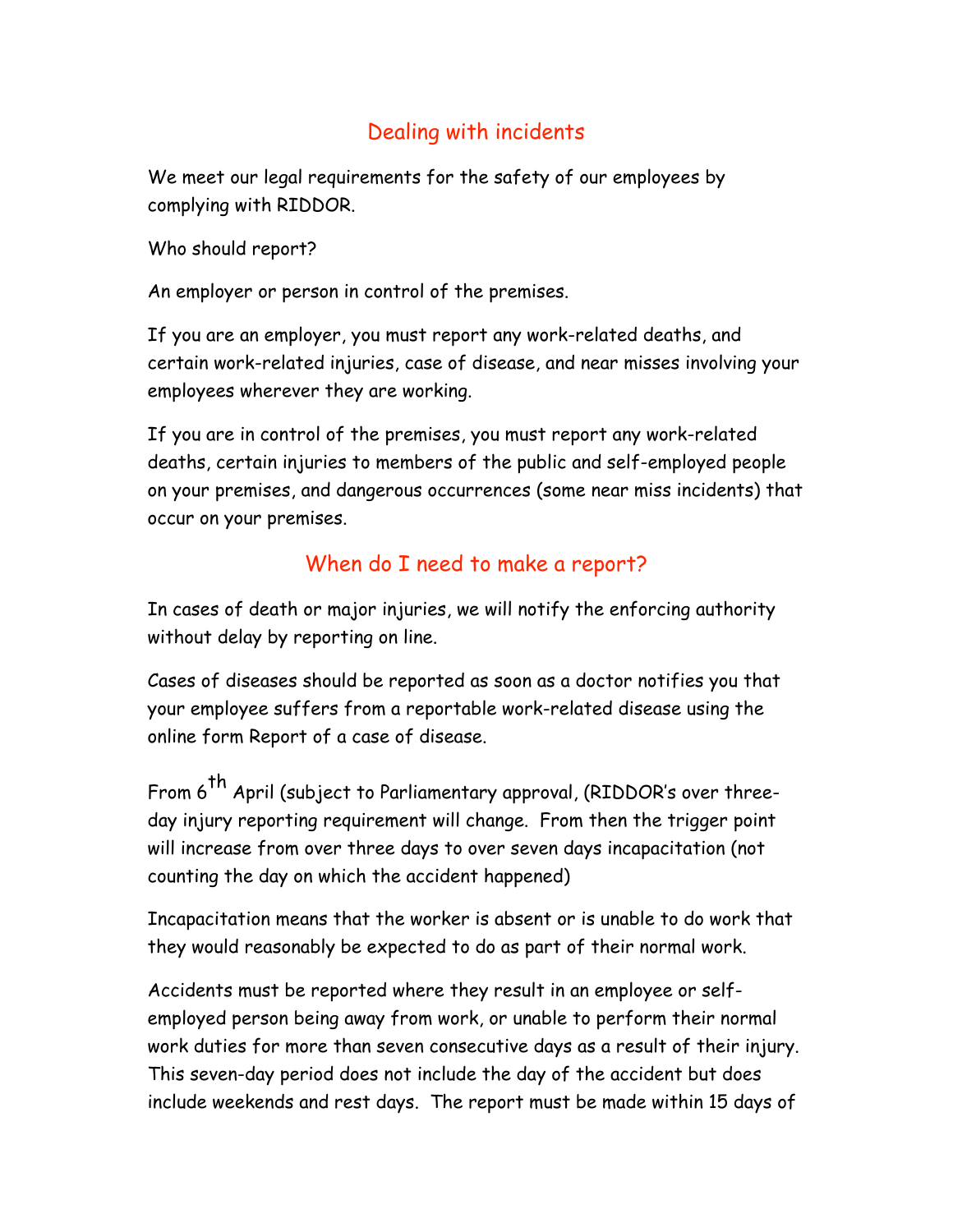the accident.

#### Over three-day incapacitation

Accidents must be recorded, but not reported where they result in a worker being incapacitated for more than three consecutive days.

#### Non-fatal accidents to non-workers (eg members of the public)

 Accidents to members of the public or others who are not at work must be reported if they result in an injury and the person is taken directly from the scene of the accident to hospital for treatment to that injury. Examinations and diagnostic tests do not constitute 'treatment' in such circumstances.

#### **There is no need to report incidents where people are taken to hospital purely as a precaution when no injury is apparent.**

#### Occupational diseases

Employers and self-employed people must report diagnoses of certain occupational diseases, where these are likely to have been caused or made worse by their work. These diseases include:

- Carpal tunnel syndrome
- Severe cramp of the head or forearm
- Occupational dermatitis
- Hand-arm vibration syndrome
- Occupational asthma
- Tendinitis or tenosynovitis of the hand or forearm
- Any occupational cancer
- Any disease attributes to an occupational exposure to a biological agent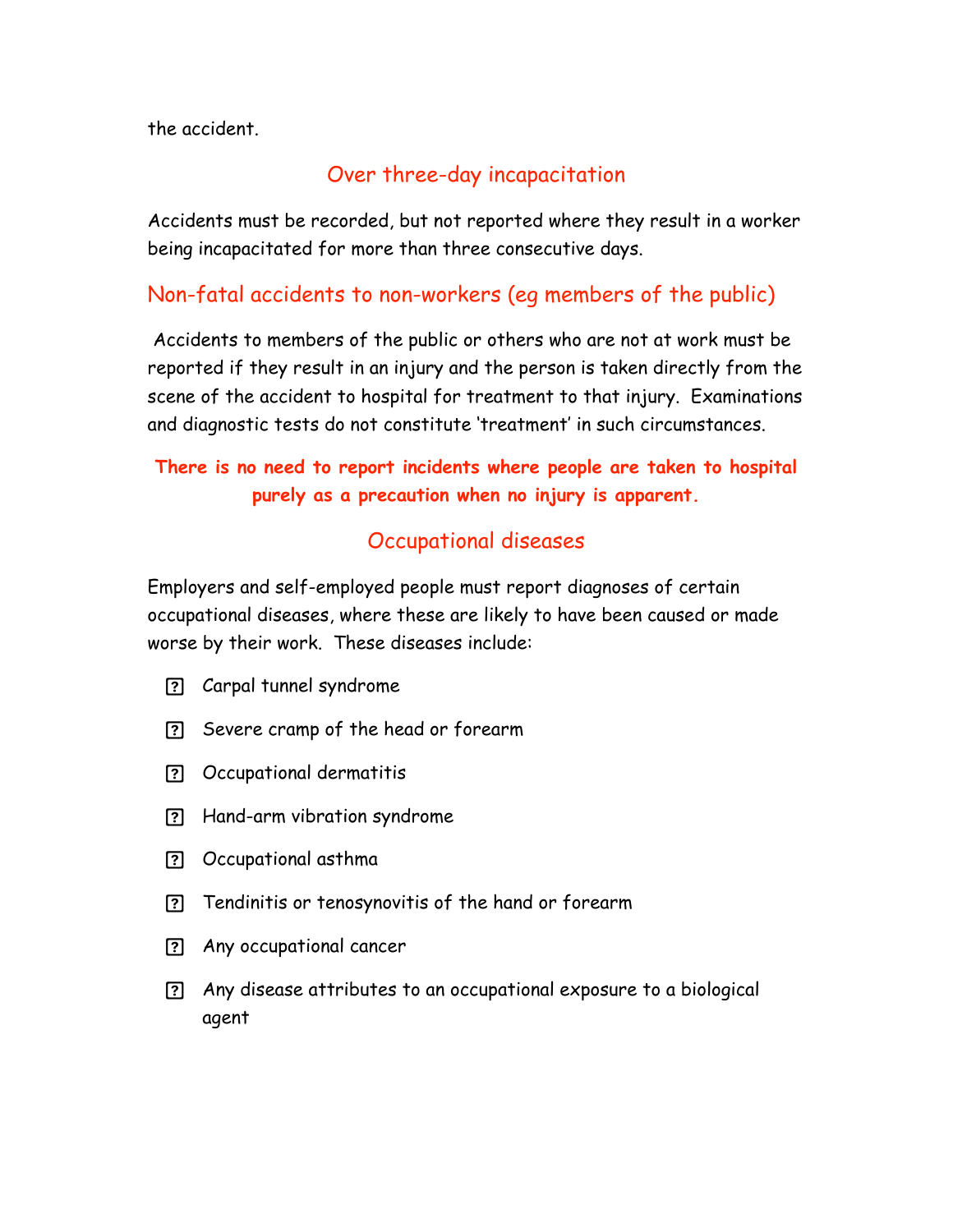#### Types of reportable injury include

- ? Deaths
- Specified injury to workers

#### Reportable major injuries include

The list of 'specified injuries' in RIDDOR 2013 replaces the previous list of 'Major Injuries' in RIDDOR 1995.

Specified Injuries are:

- Fracture, other than to fingers, thumbs and toes
- Amputation
- Any injury likely to lead to permanent loss of sight or reduction in sight
- Any crush injury to the head or torso causing damage to the brain or internal organs
- Serious burns (including scalding) which:
- Covers more than 10% of the body
- Causes significant damage to the eyes, respiratory system or other vital organs
- Any scalping requiring hospital treatment
- Any loss of consciousness caused by head injury or asphyxia
- Any other injury arising from working in an enclosed space which leads to
- hypothermia or heat-induced illness
- Requires resuscitation or admittance to hospital for more than 24 hours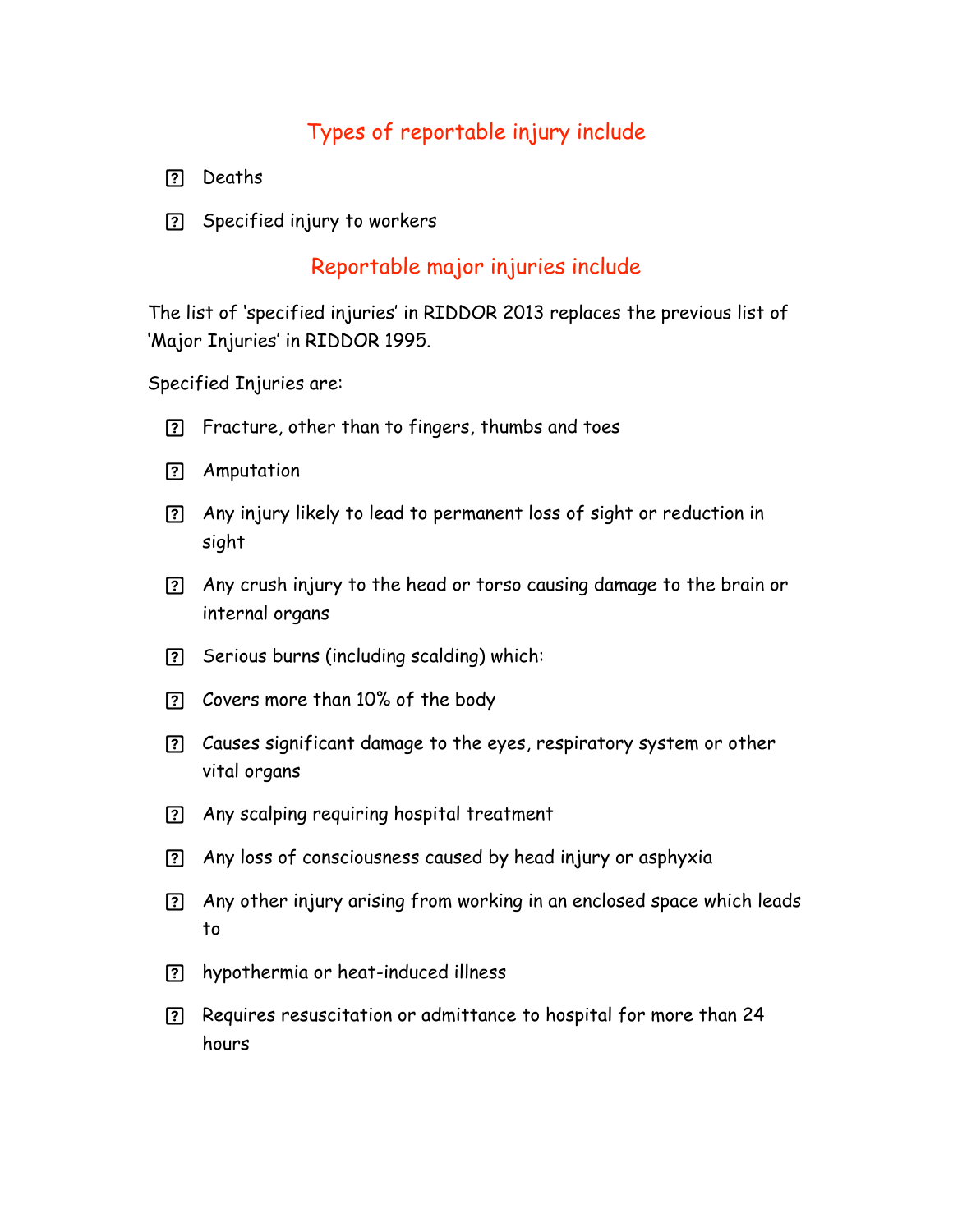We record any incident that happens on the premises, we have access to telephone numbers for emergency services including local police (0161 872 5050) and RIDDOR (0845 300 9923). Where we are responsible for the premises we have contact numbers for gas and electricity, emergency services, carpenters and plumbers. Where we rent the premises, we ensure we have access to the person responsible, and that there is a shared procedure for dealing with emergencies.

We will keep incident forms for recording incidents including those that are reportable to the Health and Safety as above.

These include

- Break in, burglary, theft of personal or the setting's property
- An intruder gaining unauthorised access to the premises
- Fire, flood, gas leak or electrical failure
- Attack on member of staff or parent on the premises or nearby
- Any racist incident involving staff of family on the settings premises
- Death of a child
- A terrorist attack or threat of one

On our form we will record the date and time of the incident, nature of event, who was affected and what was done about it

- In the unlikely event of a terrorist attack we follow the advice of the emergency services with regard to evacuation, medical aid and contacting children's families. Our standard fire safety policy will be followed and staff will take charge of their key children. The incident is recorded when the threat is averted.
- In the unlikely event of a child dying on the premises, for example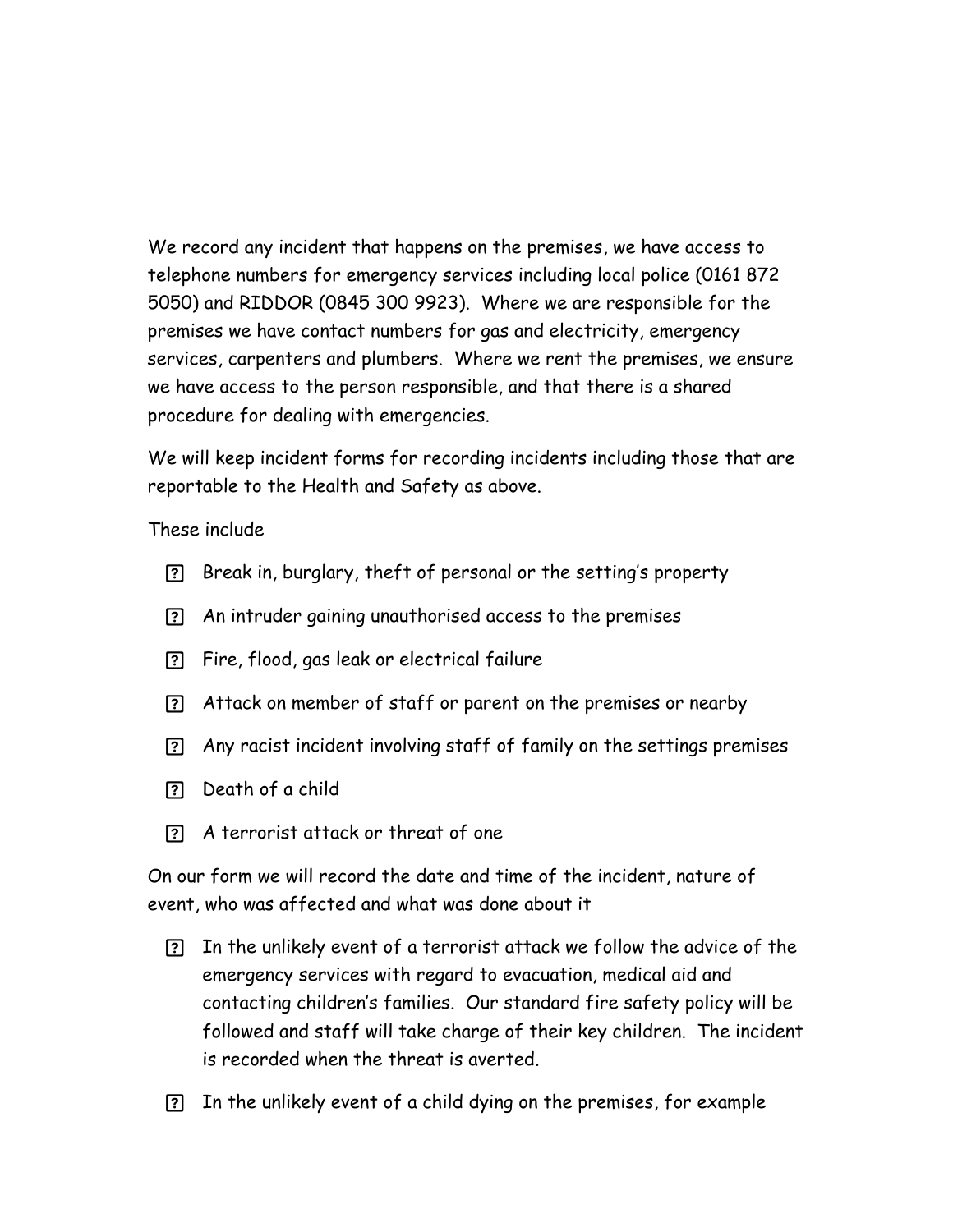through cot death in the case of a baby, or by any other means involving an older child, the emergency services are called and the advice of these services are followed. Ofsted and Children Services are informed.

- There is no requirement under RIDDOR to report incidents of diseases or deaths of members of the public, patients, care homes residents or service users from COVID 19
- The reporting requirements relating to cases of, or deaths from COVID 19 under RIDDOR apply to only occupational exposure, that is, as a result of a person's work.

#### Reporting of Covid-19

What to report:

You should only make a report under RIDDOR when one of the following circumstances applies:

- An accident or incident at work has, or could have led to the release or escape of coronavirus. This must be reported as a dangerous occurrence.
- A person at work has been diagnosed as having COVID-19 attributed to an occupational exposure to coronavirus. This must be reported as a case of disease.
- A worker dies as a result of occupational exposure to coronavirus. This must be reported as a work related death due to exposure to a biological agent.

Other considerations set out be the HSE include:

Controls to use after restrictions are removed

Adequate ventilation

Sufficient Cleaning

Good Hand Hygiene

Vaccinations

Face coverings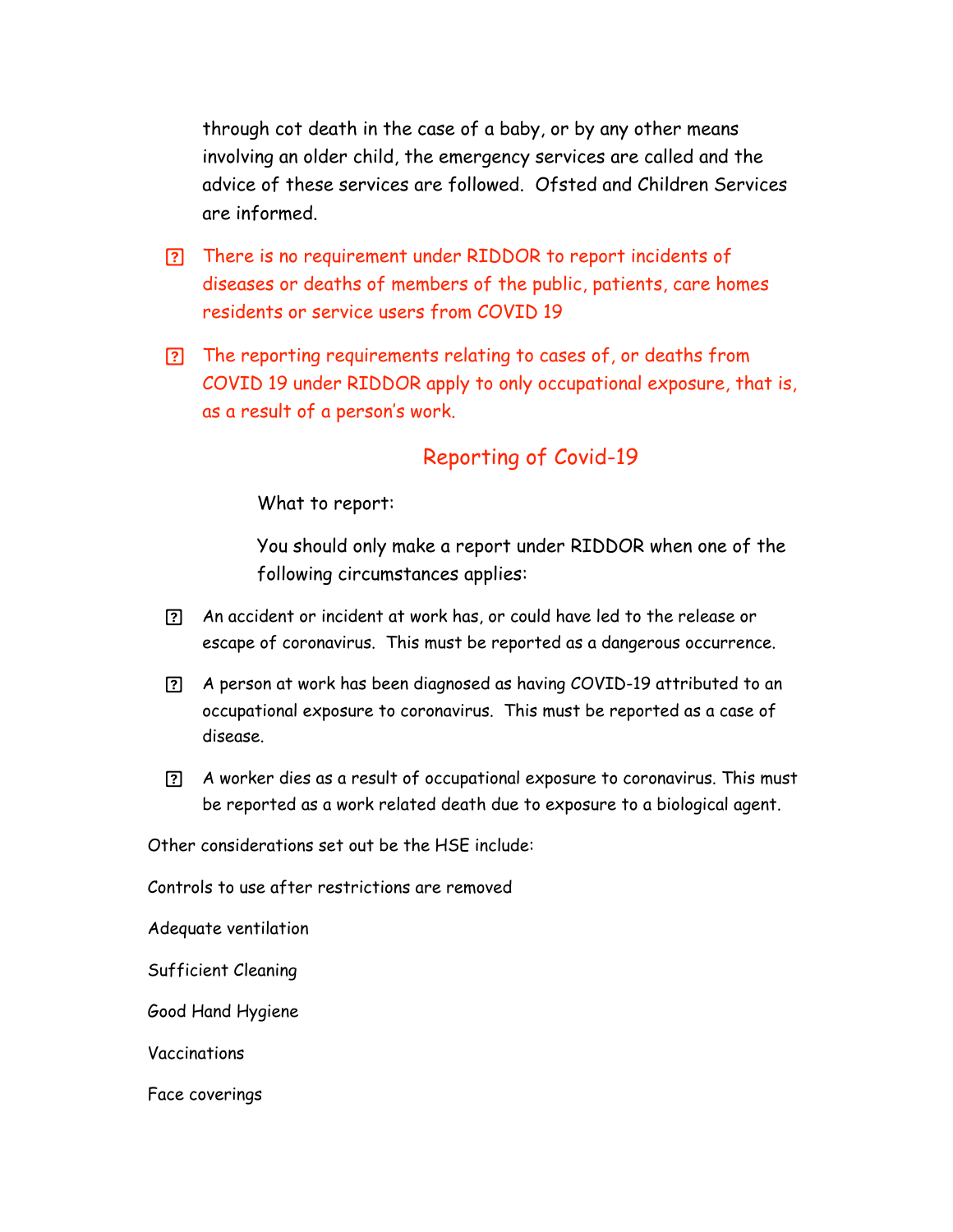Work place testing

Track and Tracing

Cleaning the workplace

Policy Issued January 2016

Date to be Reviewed January 2017

Date Reviewed May 2017

Date to be Reviewed May 2018

Date Reviewed May 2018

Date to be Reviewed May 2019

Date Reviewed April 2019

Date to be reviewed April 2020

Date reviewed June 2020

Date to be Reviewed June 2021

Date Reviewed November 2020 (italics added in November)

Date to be Reviewed January 2021

Date Reviewed September 2021 (including updated HSE information about Covid-19)

Date to be Reviewed September 2022

Date Reviewed December 2021

Date to be Reviewed December 2022

Date Reviewed